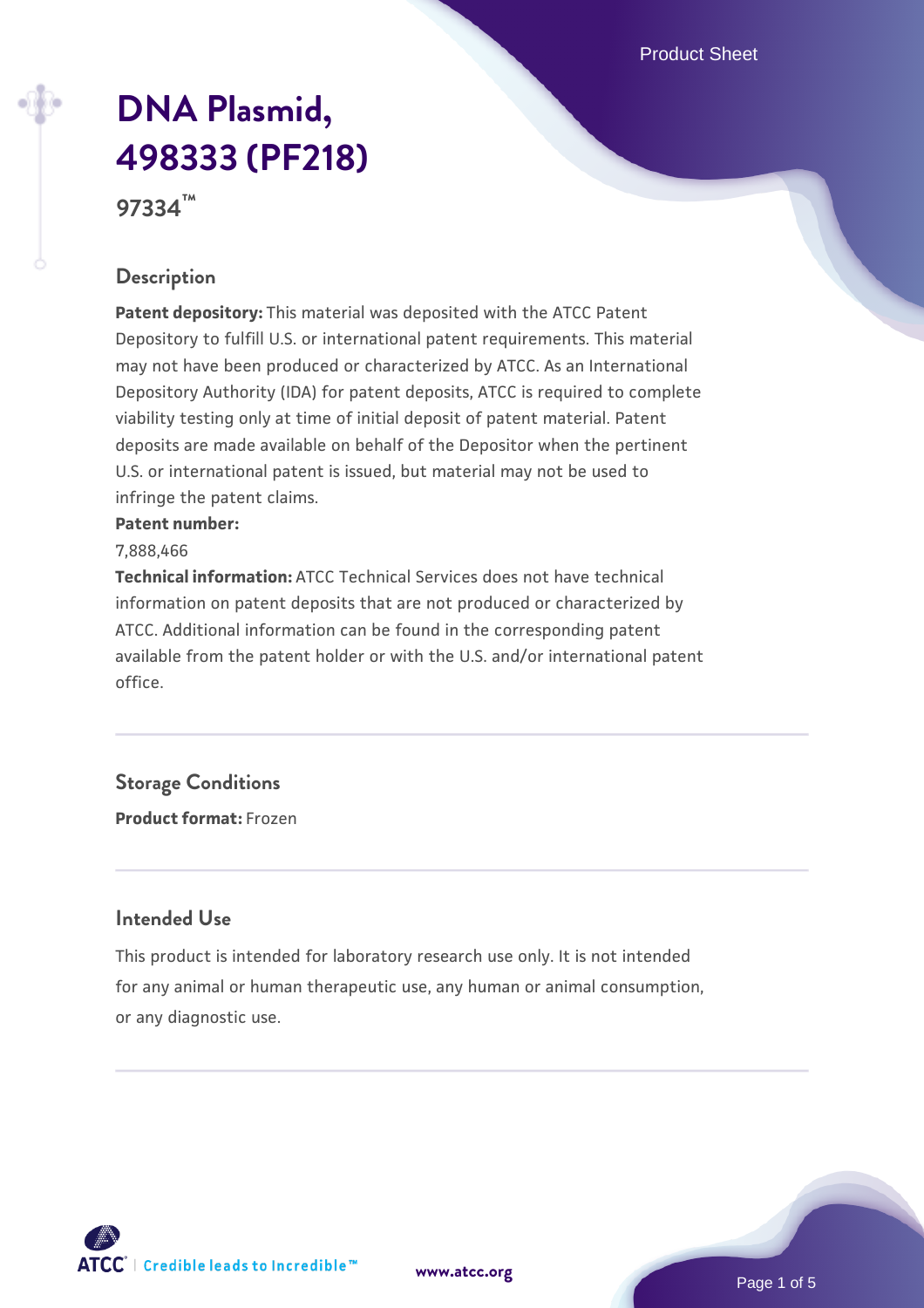# **[DNA Plasmid, 498333 \(PF218\)](https://www.atcc.org/products/97334)** Product Sheet

**97334**

### **Biosafety Level 1**

ATCC determines the biosafety level of a material based on our risk assessment as guided by the current edition of *Biosafety in Microbiological and Biomedical Laboratories (BMBL)*, U.S. Department of Health and Human Services. It is your responsibility to understand the hazards associated with the material per your organization's policies and procedures as well as any other applicable regulations as enforced by your local or national agencies.

#### **Certificate of Analysis**

For batch-specific test results, refer to the applicable certificate of analysis that can be found at www.atcc.org.

#### **Material Citation**

If use of this material results in a scientific publication, please cite the material in the following manner: DNA Plasmid, 498333 (PF218) (ATCC 97334)

#### **References**

References and other information relating to this material are available at www.atcc.org.

#### **Warranty**

The product is provided 'AS IS' and the viability of ATCC<sup>®</sup> products is warranted for 30 days from the date of shipment, provided that the customer has stored and handled the product according to the information

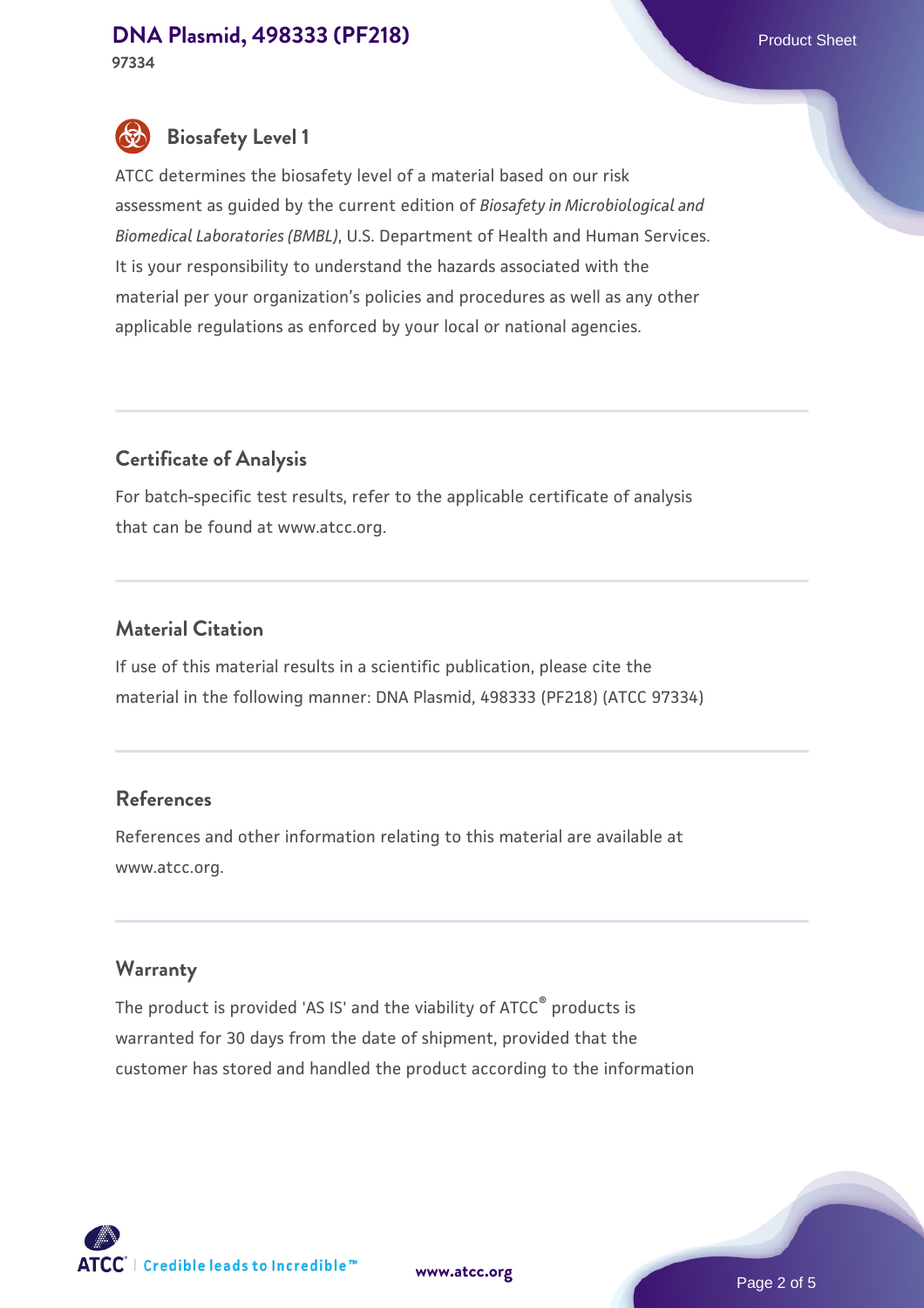#### **[DNA Plasmid, 498333 \(PF218\)](https://www.atcc.org/products/97334)** Product Sheet **97334**

included on the product information sheet, website, and Certificate of Analysis. For living cultures, ATCC lists the media formulation and reagents that have been found to be effective for the product. While other unspecified media and reagents may also produce satisfactory results, a change in the ATCC and/or depositor-recommended protocols may affect the recovery, growth, and/or function of the product. If an alternative medium formulation or reagent is used, the ATCC warranty for viability is no longer valid. Except as expressly set forth herein, no other warranties of any kind are provided, express or implied, including, but not limited to, any implied warranties of merchantability, fitness for a particular purpose, manufacture according to cGMP standards, typicality, safety, accuracy, and/or noninfringement.

#### **Disclaimers**

This product is intended for laboratory research use only. It is not intended for any animal or human therapeutic use, any human or animal consumption, or any diagnostic use. Any proposed commercial use is prohibited without a license from ATCC.

While ATCC uses reasonable efforts to include accurate and up-to-date information on this product sheet, ATCC makes no warranties or representations as to its accuracy. Citations from scientific literature and patents are provided for informational purposes only. ATCC does not warrant that such information has been confirmed to be accurate or complete and the customer bears the sole responsibility of confirming the accuracy and completeness of any such information.

This product is sent on the condition that the customer is responsible for and assumes all risk and responsibility in connection with the receipt, handling, storage, disposal, and use of the ATCC product including without limitation taking all appropriate safety and handling precautions to minimize health or environmental risk. As a condition of receiving the material, the customer agrees that any activity undertaken with the ATCC product and any progeny or modifications will be conducted in compliance with all applicable laws,



**[www.atcc.org](http://www.atcc.org)**

Page 3 of 5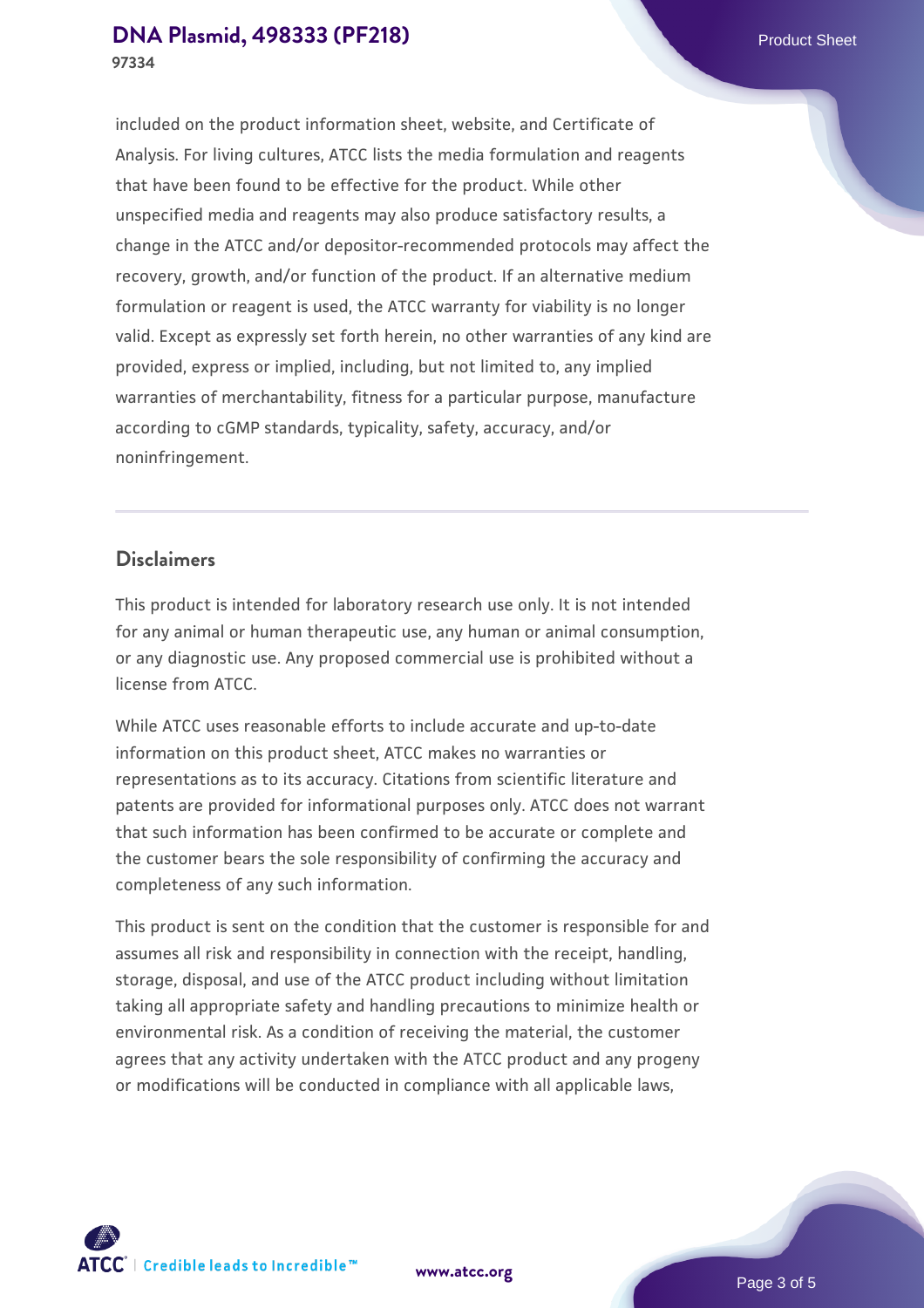regulations, and guidelines. This product is provided 'AS IS' with no representations or warranties whatsoever except as expressly set forth herein and in no event shall ATCC, its parents, subsidiaries, directors, officers, agents, employees, assigns, successors, and affiliates be liable for indirect, special, incidental, or consequential damages of any kind in connection with or arising out of the customer's use of the product. While reasonable effort is made to ensure authenticity and reliability of materials on deposit, ATCC is not liable for damages arising from the misidentification or misrepresentation of such materials.

Please see the material transfer agreement (MTA) for further details regarding the use of this product. The MTA is available at www.atcc.org.

This material is cited in a US and/or international patent and may not be used to infringe the claims. Depending on the wishes of the Depositor, ATCC may be required to inform the Depositor of the party to which the material was furnished.

#### **Copyright and Trademark Information**

© ATCC 2021. All rights reserved.

ATCC is a registered trademark of the American Type Culture Collection.

#### **Revision**

This information on this document was last updated on 2021-05-19

#### **Contact Information**

ATCC 10801 University Boulevard Manassas, VA 20110-2209